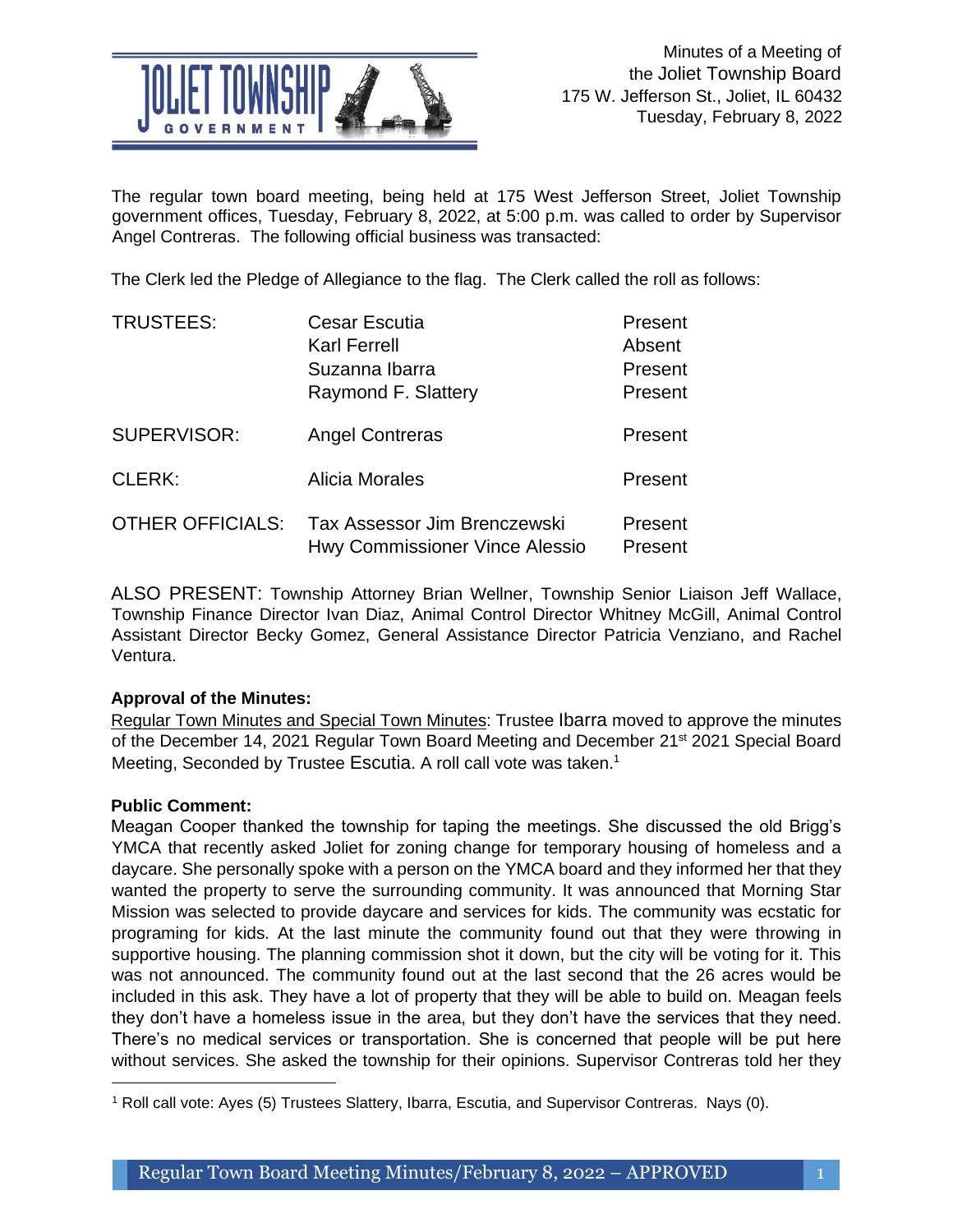would discuss it with her as some of these developments are complex. He stated that everyone is in agreement that we need development that isn't just one type of development. He explained it is complex though and doesn't want to comment on a complex issue without connecting it with the facts of the development.

Public Hearing: Road District, Dedication of a portion of Silver Maple Lane. Trustee Ibarra moved to recess the regular township board meeting to enter into the Public Hearing for the Joliet Township Road District, seconded by Trustee Slattery. A roll call vote was taken.<sup>2</sup>

The Public Hearing began at 5:13pm and was adjourned at 5:18 p.m.

The Supervisor then moved onto new business and reports.

#### **NEW BUSINESS:**

Contreras explained they would be going out to bid for the grass cutting services at the Oakwood Cemetery. Trustee Ibarra moved to approve the RFQ GT2022-01. Seconded by Trustee Escutia. A roll call vote was taken.<sup>3</sup>

Contreras said they were also g going out to bid for the open and close grave services at the Oakwood Cemetery. Trustee Ibarra moved to approve the RFQ GT2022-02. Seconded by Trustee Escutia. A roll call vote was taken.<sup>4</sup>

Contreras asked for a motion for the approval of the yearly contract for Cemetery Administration with Paul Cabay. The supervisor mentioned the report would be given later in the meeting and that they have been busier this year than other years. Trustee Ibarra moved to approve the contract. Seconded by Trustee Escutia. A roll call vote was taken.<sup>5</sup>

The supervisor asked for a motion for approving the resolution for the East Moreland Lighting District which would then be given to the road district. The township took on the lighting district but is dissolving it and giving to the road district. This has been done in the past. The attorney clarified that the township would not be taking this on and nor would it become property of the township and the Highway Commissioner will pass their own resolution taking on this lighting district. Trustee Ibarra moved to approve the contract. Seconded by Trustee Escutia. A roll call vote was taken.<sup>6</sup>

## **REPORTS:**

Finance Director Ivan Diaz: W2 and 1099 were filed. IMRF went down from 2021 to 2022, It was 3.45 last year and now it is 1.33. IL unemployment rate also went down from 3.875 to 2.525. Road District unemployment rate went up slightly to .675% to .725%. There was some payroll check fraud. We do send out some paychecks and we don't know what happened but someone found them, edited them, and cashed them. Everything has been resolved with First Midwest Bank. We expect to receive those funds back. Supervisor clarified that this happened on the end of who got the checks, not from the township. Diaz said he would announce when those funds are returned. Other than that the road district had a large road contract that was paid off.

<sup>2</sup> Roll call vote: Ayes (5) Trustees Slattery, Ibarra, Escutia, and Supervisor Contreras. Nays (0).

<sup>3</sup> Roll call vote: Ayes (5) Trustees Slattery, Ibarra, Escutia, and Supervisor Contreras. Nays (0).

<sup>4</sup> Roll call vote: Ayes (5) Trustees Slattery, Ibarra, Escutia, and Supervisor Contreras. Nays (0).

<sup>&</sup>lt;sup>5</sup> Roll call vote: Ayes (5) Trustees Slattery, Ibarra, Escutia, and Supervisor Contreras. Nays (0).

<sup>6</sup> Roll call vote: Ayes (5) Trustees Slattery, Ibarra, Escutia, and Supervisor Contreras. Nays (0).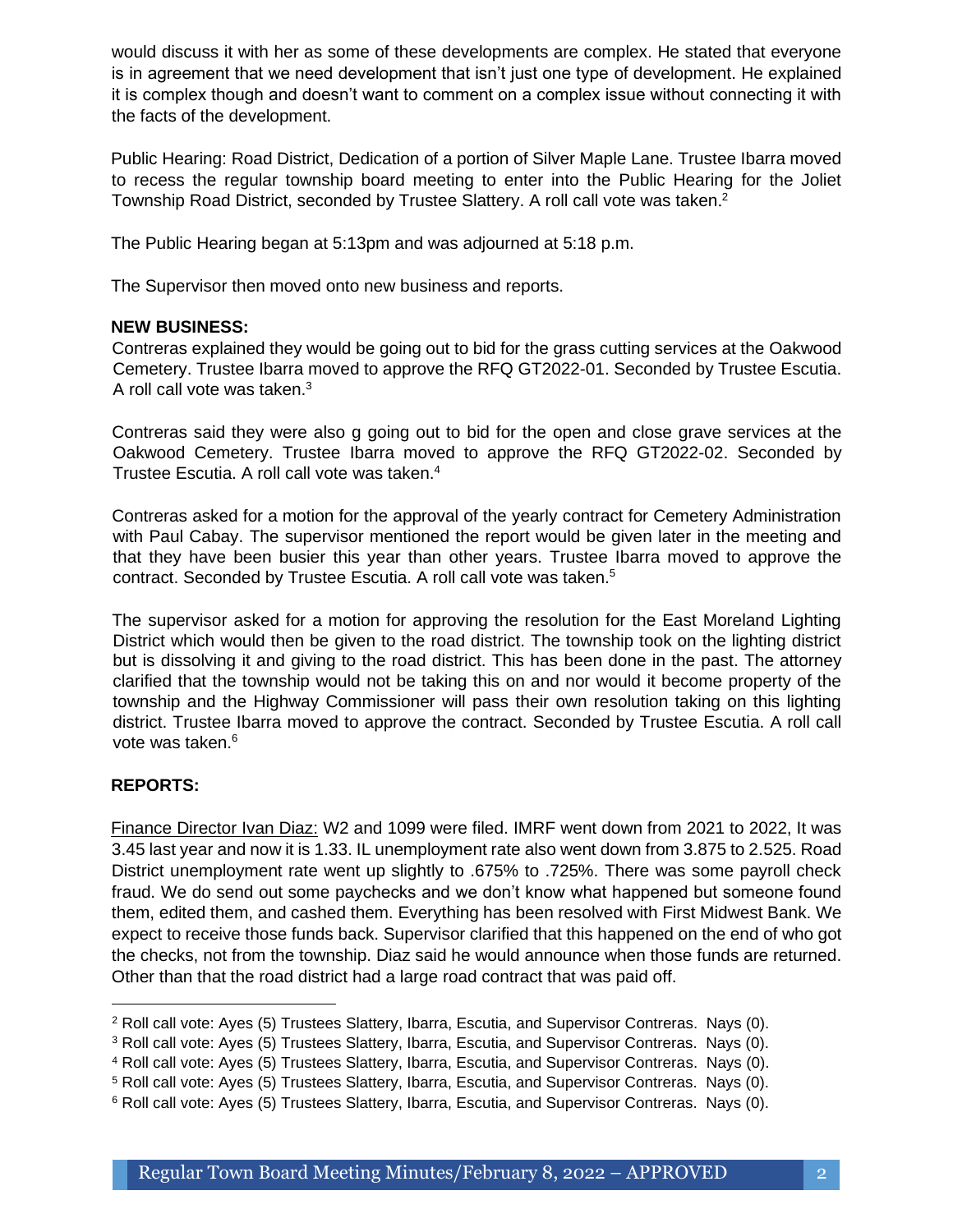Whitney McGill, Director of Animal Control: December was business as usual. Angel, Becky, and I met with Will County Animal control in January to discuss an updated Intergovernmental Agreement. Will County Animal Control also wanted to discuss options for boarding an increased number of stray animals at our facility due to lack of space for animal housing at their own facility. We will be meeting with them again this week with ideas to present to them as an option to board more at our facility while still enabling us to have enough room for our own local strays.

Betty White left behind an incredible legacy that encouraged fellow animal lovers to donate to their local animal shelters on her birthday (January 17). We received many donations in her memory that totaled \$1,600! We have used some of that to get the dogs and cats treats, toys, and other things to keep busy with (such as bully sticks), and plan on sponsoring adoption fees and spay and neuter surgeries for adoptable cats and dogs. Things have been steady at Animal Control even throughout the cold and with all the snow!

Assessor Jim Brenczewski: We are gearing up for when we get our books back. We are getting a lot of walk ins and phone calls about exemptions. We've been handling all of that.

General Assistance Sue Baston: Announced the next vaccine clinic from 9-3 for Feb  $18<sup>th</sup>$ . The January clinic was very successful. Soledad has been working hard. She is from Chicago area and Sue gave her a tour of the Joliet area including the main streets, restaurants, grocery stores, etc. Soledad and Sue put up Spanish and English flyers. Patricia is on vacation in Mexico. The Supervisor reported that in the last reporting period they serviced 31 clients. Vital, tax program is in full affect. Jesse, Soledad, Patricia, and Ivan are on site people to help with tax preparations with Will County Community Concerns.

Clerk Alicia Morales: Regular day to day. We have been busy with getting the contracts, resolutions, and dedication ready.

Highway Commissioner Alessio: We have been very busy doing the snow plowing. We are coordinating our routes with the city of Joliet to make things more efficient. There are some City of Joliet roads that they are plowing now too. The guys seem to be very happy as it is more efficient. We are outfitting the township to do their own repairs to save the township that money. Alessio is meeting with the Engineers this month to go over what roads need repairs and will meet with Diaz to go over the budget. He also met with Alicia to get the road dedication done. Trustee Slattery asked about the salt supply. Alessio said they almost ran out during the storm but had 500 pounds delivered on Monday. They have two salt barns, but one is a tent and the tent has been removed and the2nd salt barn has been repaired. They don't know if they will put salt in both right now to be conservative on the cost but it is being repaired. Trustee Ibarra said her neighbors In Ingalls Park absolutely love the road district for having the township handle their plowing. The township plowed earlier than the city and the neighbors appreciated it.

**Receipts:** Trustee Slattery motioned to place the cash receipts in the proper accounts. Motion seconded by Trustee Ibarra. A roll call vote was taken.<sup>7</sup>

**Expenditures:** The Supervisor presented the following invoices for Town Board approval for the Period ending February 8<sup>th</sup>, 2022

j <sup>7</sup> Roll call vote: Ayes (5) Trustees Slattery, Ibarra, Escutia, and Supervisor Contreras. Nays (0).